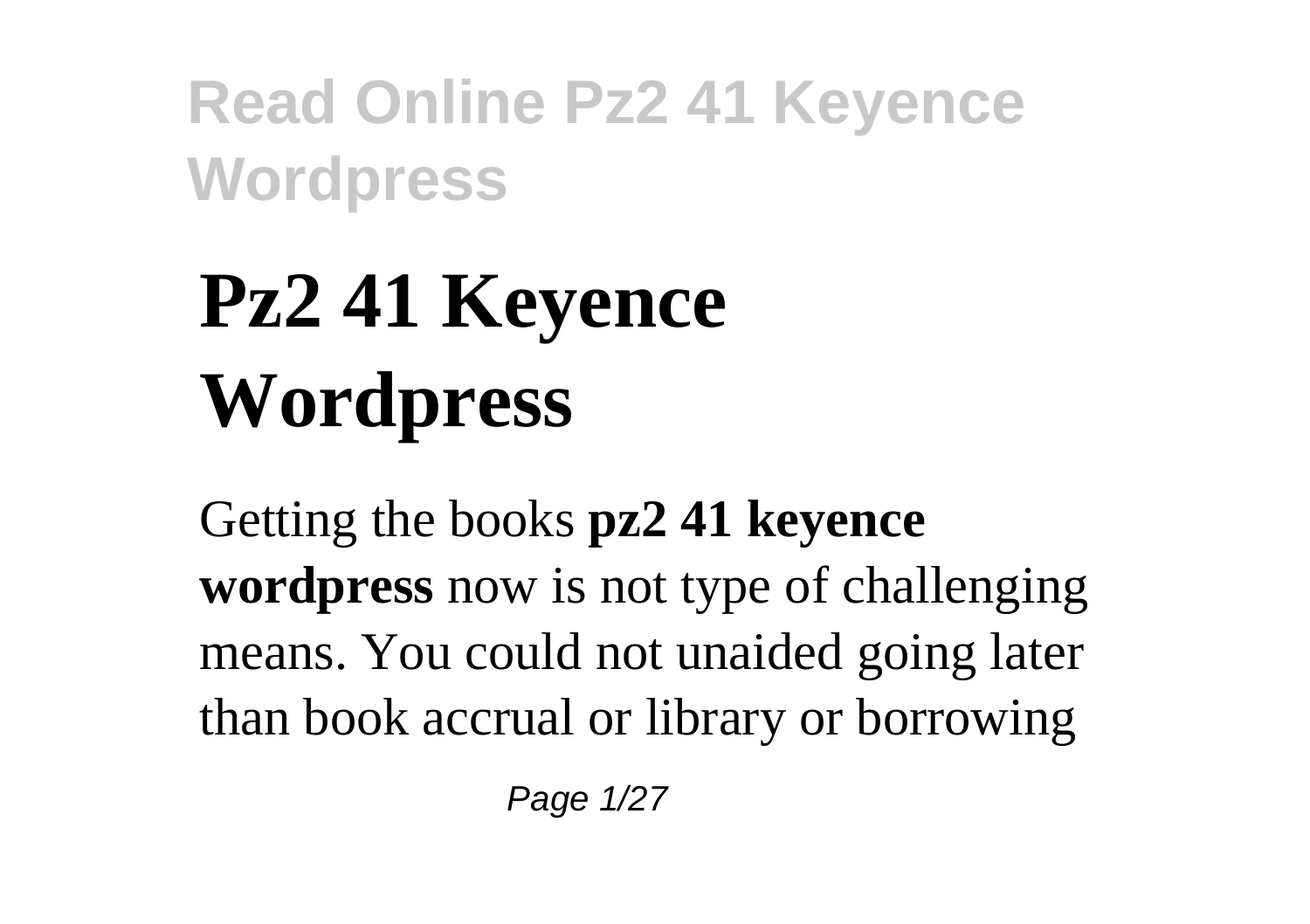from your contacts to right to use them. This is an unquestionably easy means to specifically get guide by on-line. This online message pz2 41 keyence wordpress can be one of the options to accompany you taking into consideration having supplementary time.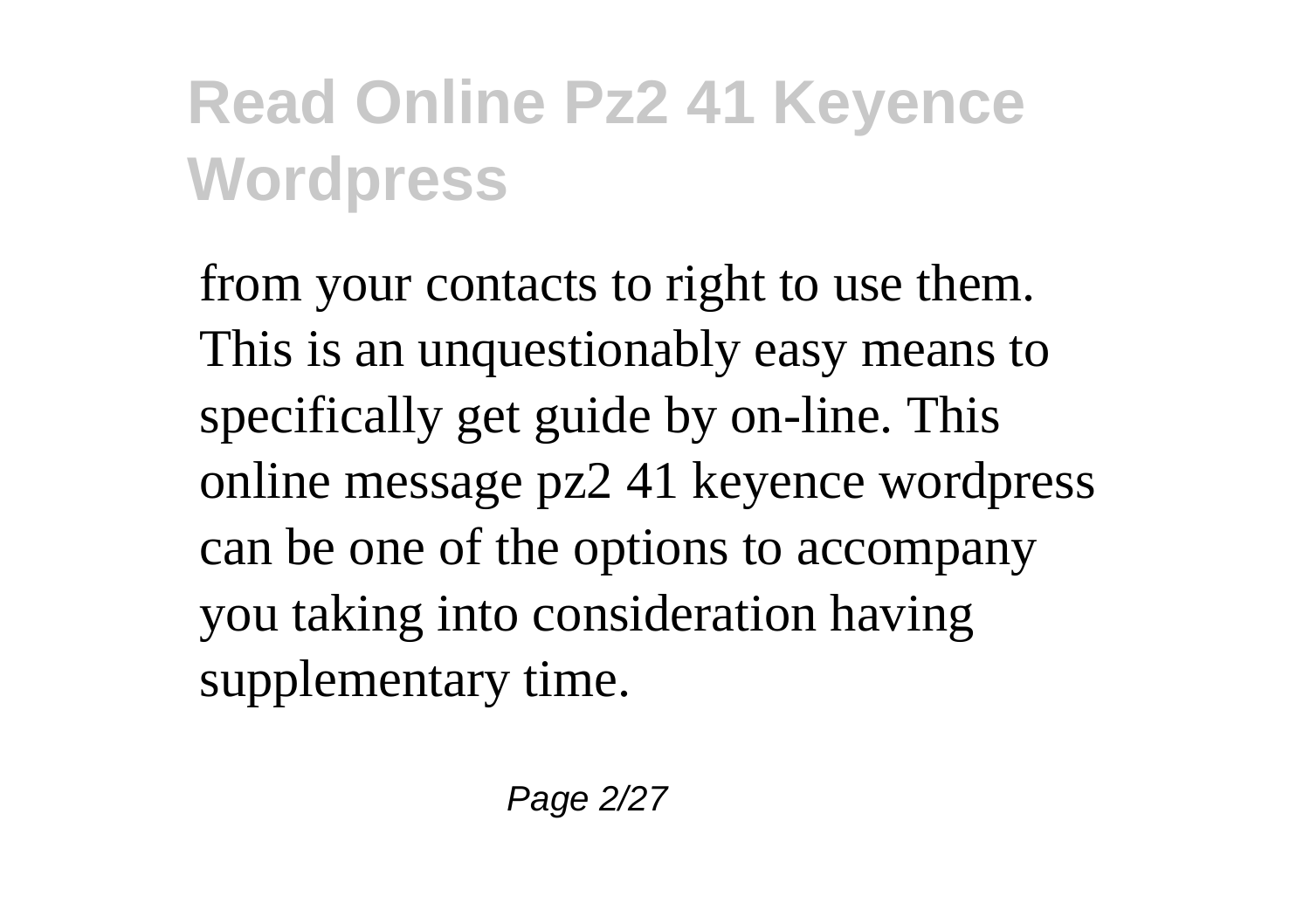It will not waste your time. acknowledge me, the e-book will completely song you new issue to read. Just invest tiny times to approach this on-line declaration **pz2 41 keyence wordpress** as well as review them wherever you are now.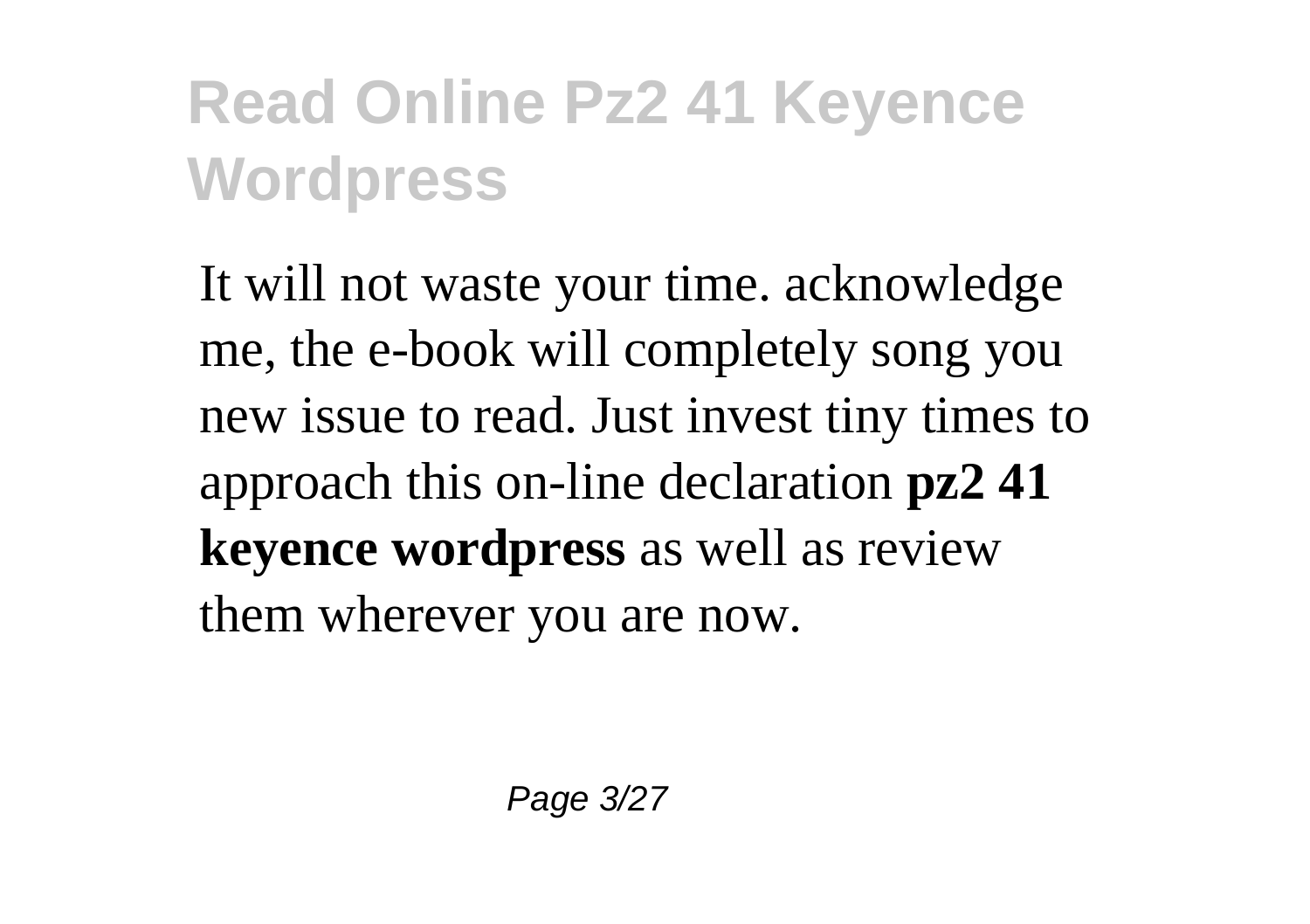Besides being able to read most types of ebook files, you can also use this app to get free Kindle books from the Amazon store.

**?? ??? ??????? NPN - PZ2-41 - Keyence** Page 4/27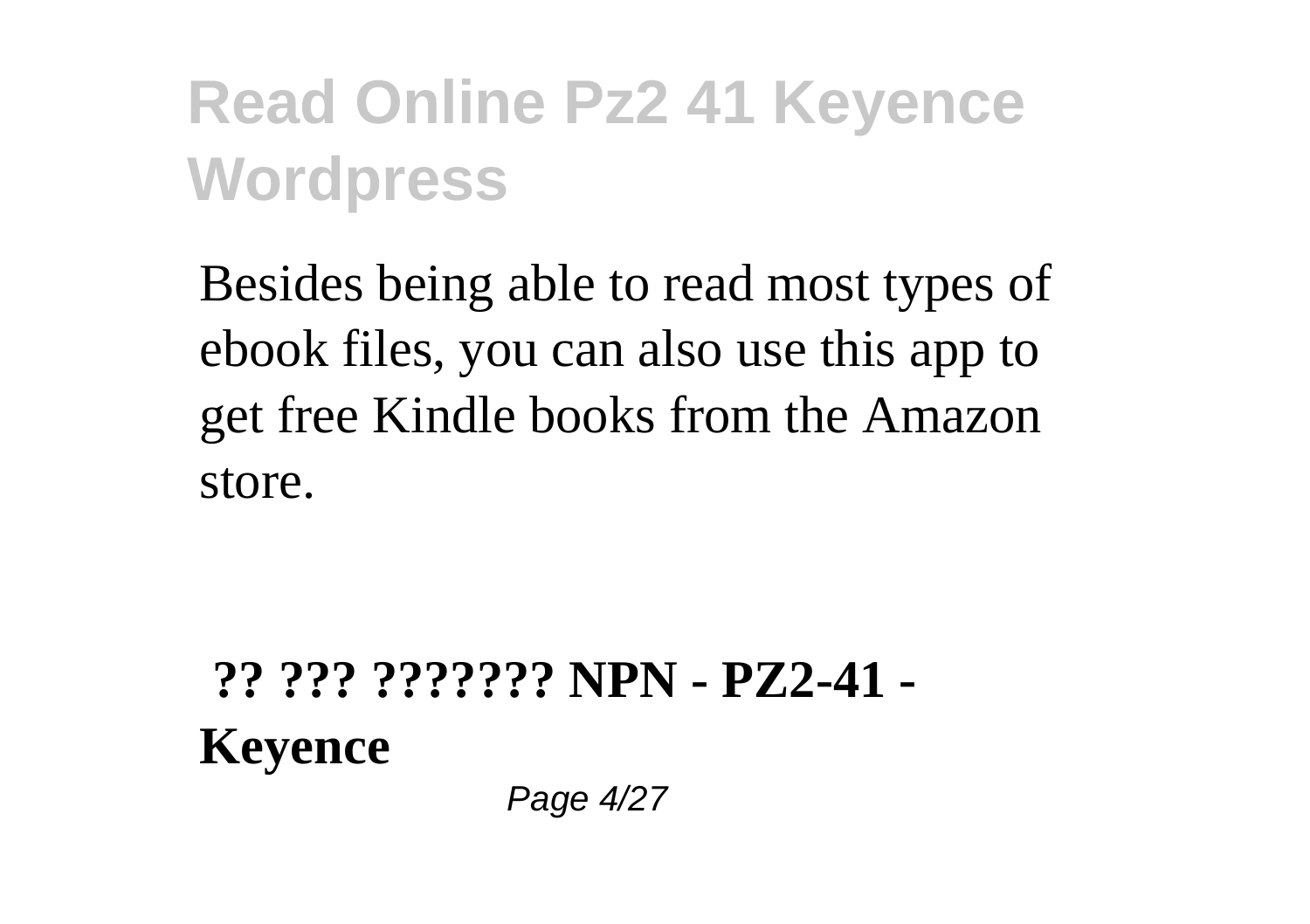pz2 ??????????????????????????????? ?????????????pz2 ????????????pz2 ????????????

#### **PZ2-41 KEYENCE,Jual Photoelectric Sensor PZ2-41,Supplier ...** The PZ2-41(P), PZ2-42(P), and PZ2-61(P) can operate at alter-nate-frequencies, Page 5/27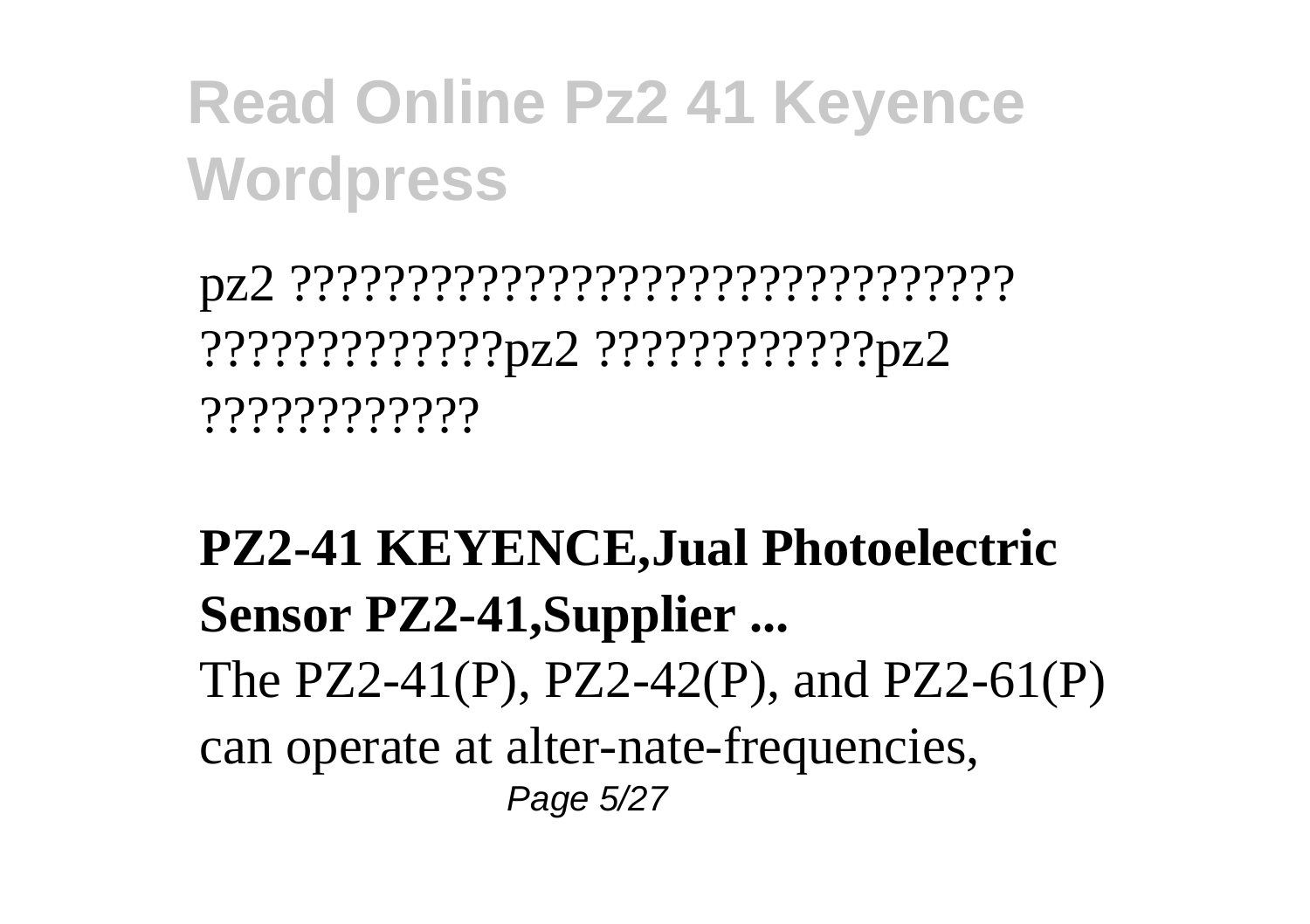enabling two sensors to be mounted in close proximity. Newly developed P.R.O. function P.R.O. function: The PZ2-61's optical system is constructed so that the transmitter emits only the horizontal component of the light wave through the horizontal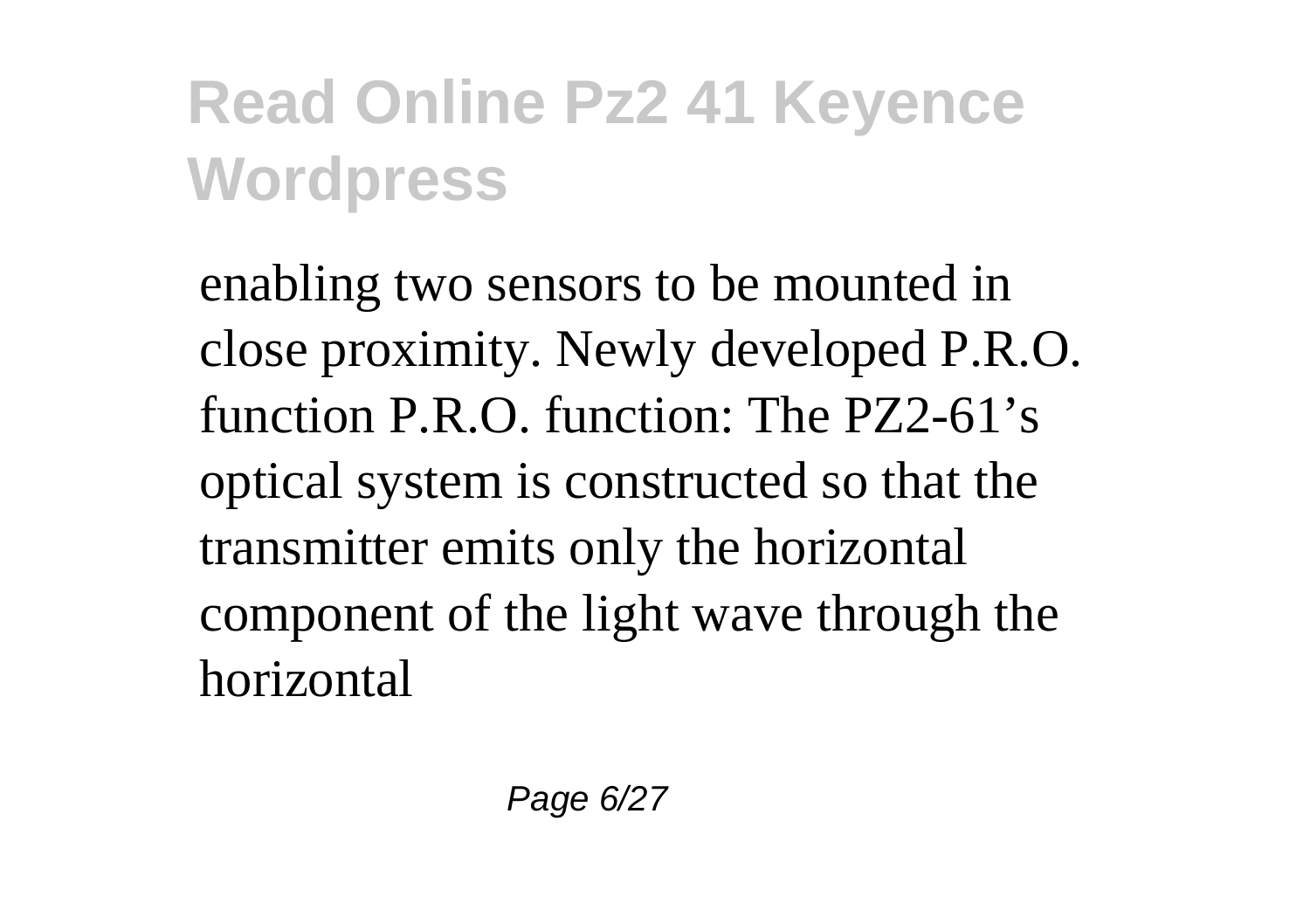#### **Square Reflective Cable Type, NPN - PZ2-41 | KEYENCE UK ...** The PZ2-41(P), PZ2-42(P), and PZ2-61(P) can operate at alternate-frequencies, enabling two sensors to be mounted in close proximity. Newly Developed P.R.O. Function Improved Detection Stability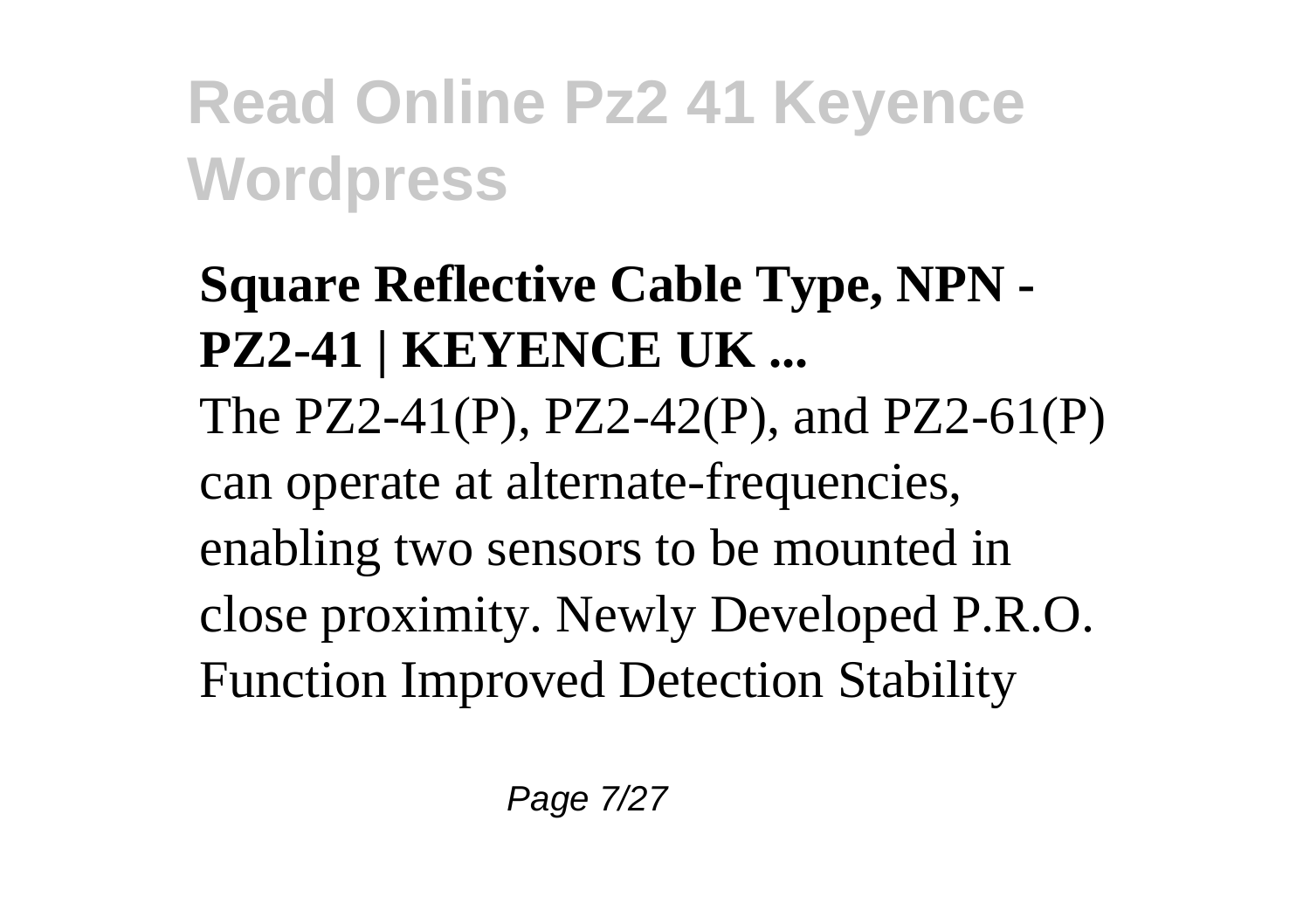#### **Specs : Built-in amplifier photoelectric sensors | KEYENCE ...**

PZ2 series, models, model list, Main unit, Other option, KEYENCE, Singapore tcm:39-481499-64 To use all available functions on this website, JavaScript must be enabled in your browser.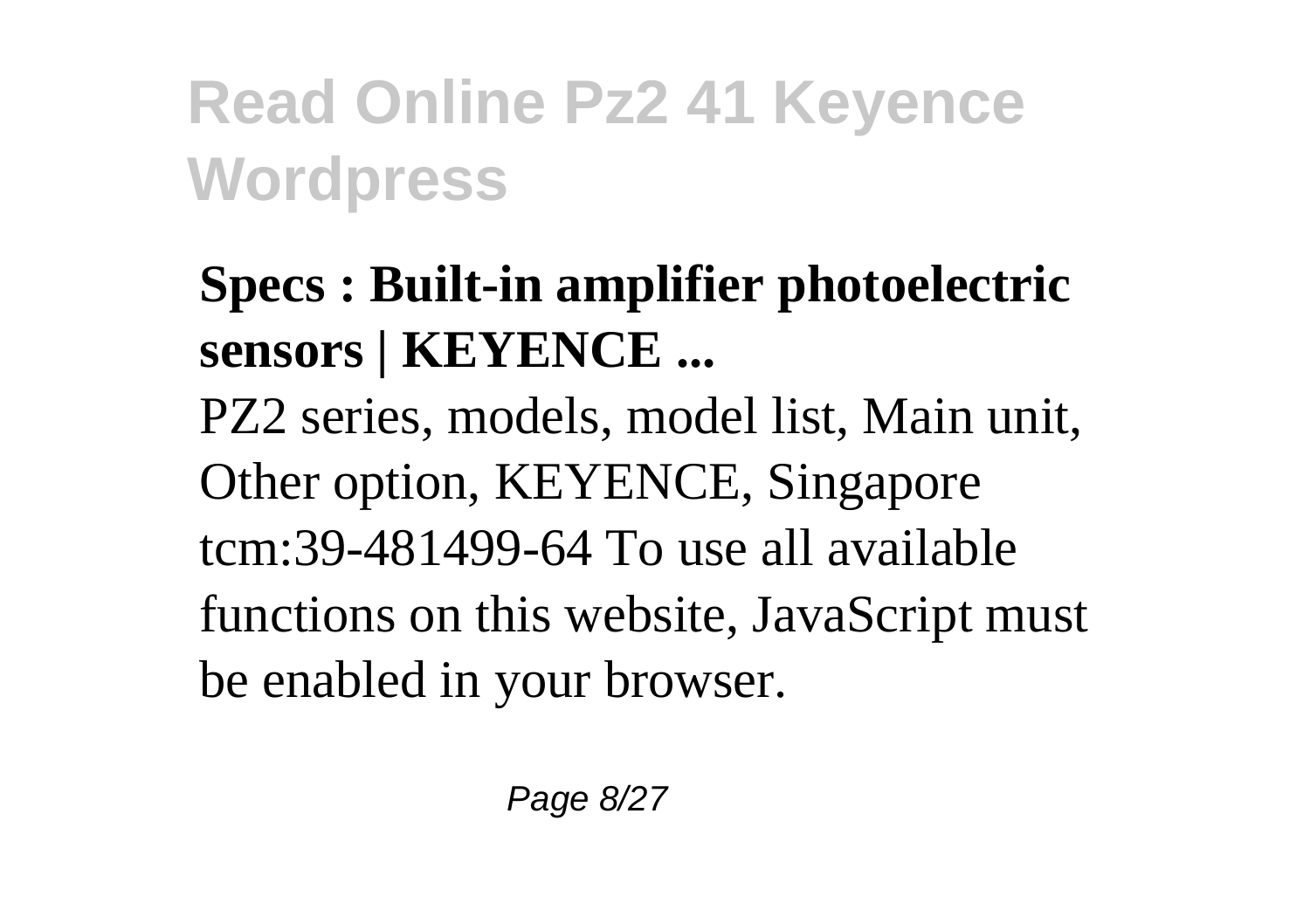**??????????? - PZ2 ???? - Keyence** Model: PZ2-41: Type: Diffuse-reflective Long-range: Detection distance: 600 mm 23.62? (200 x 200 mm 7.87? white mat paper): Light source: Red LED: Detectable object: Transparent and opaque: Hysteresis(of detecting distance)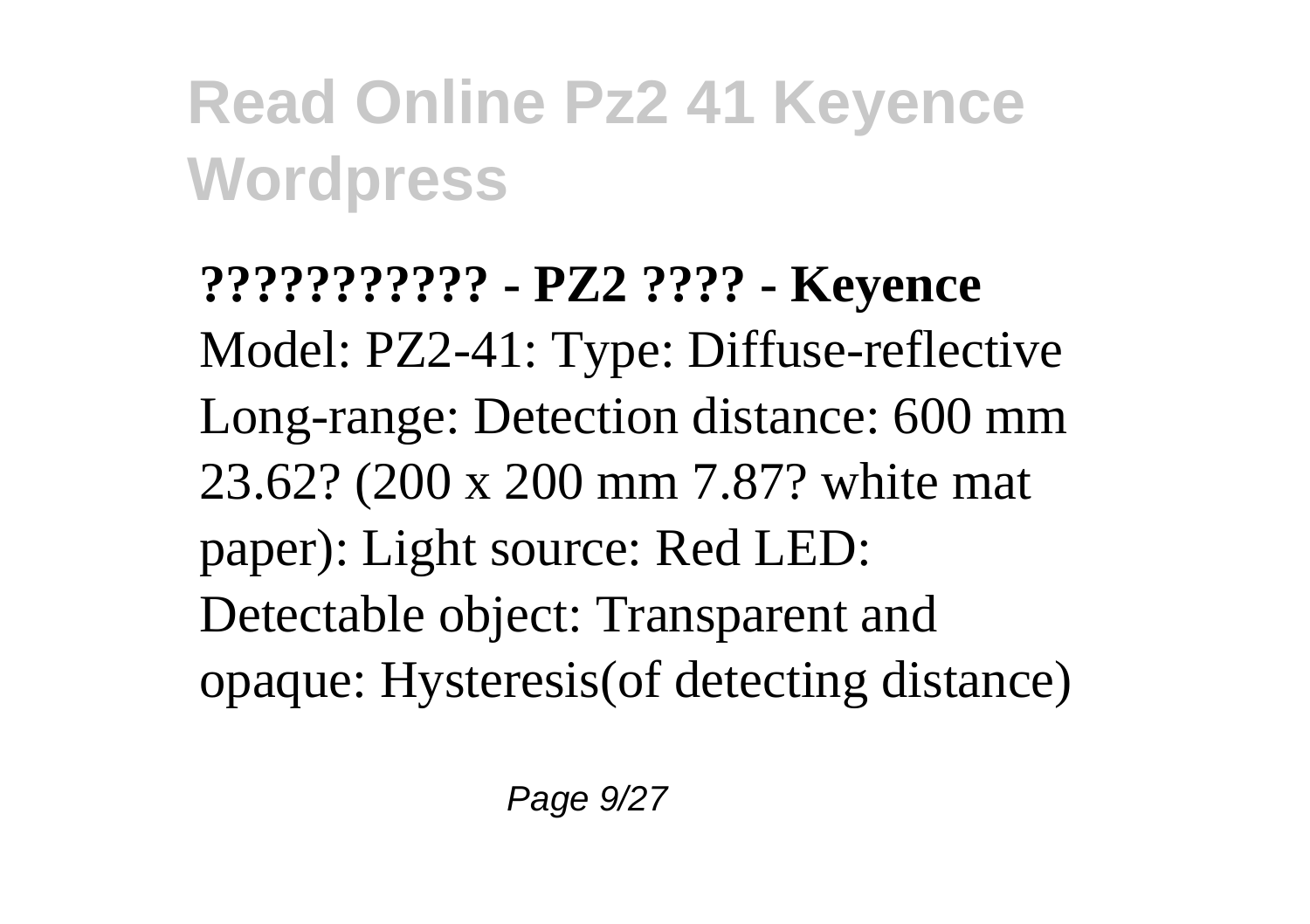**Description PZ2 Greatly improved serviceability** PZ2-51. PZ2-61. PZ2-61D. PZ2-41. PZ2-41D. PZ2-42. PZ2-42D. Type. Thrubeam. Retro-reflective Polarized. Diffuse-reflective Long-range. Diffusereflective Short-range. Detection distance. 7 m. 2,5 m (with R-2) 600 mm (200 x 200 Page 10/27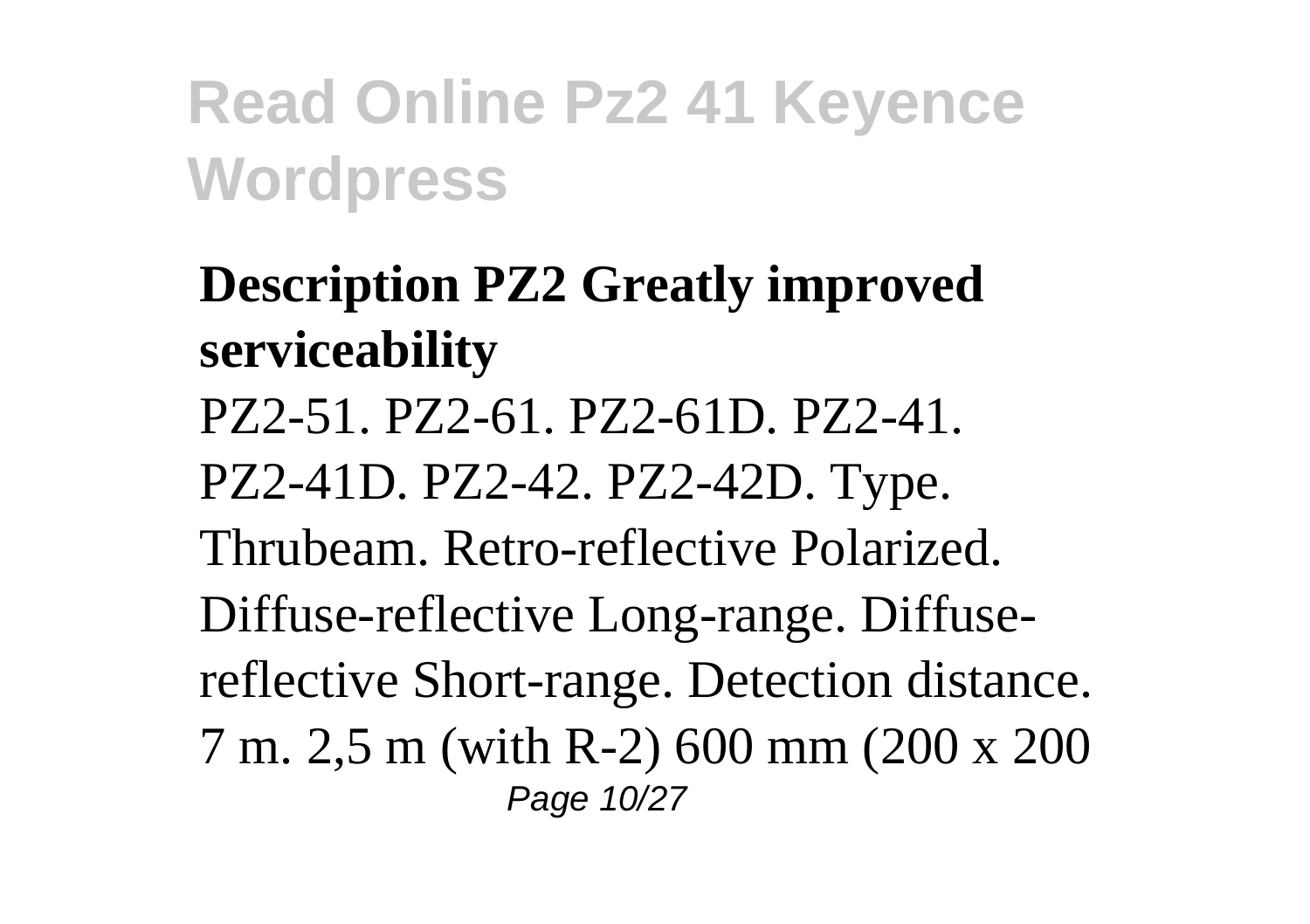mm white mat paper) 100 mm (100 x 100) mm white mat paper) Light source. Red LED. Detectable object. 30 mm 2 dia. min

...

**Built-in amplifier photoelectric sensors - KEYENCE Singapore** PZ2-41. ??. ????? (???) ????. 600 mm Page 11/27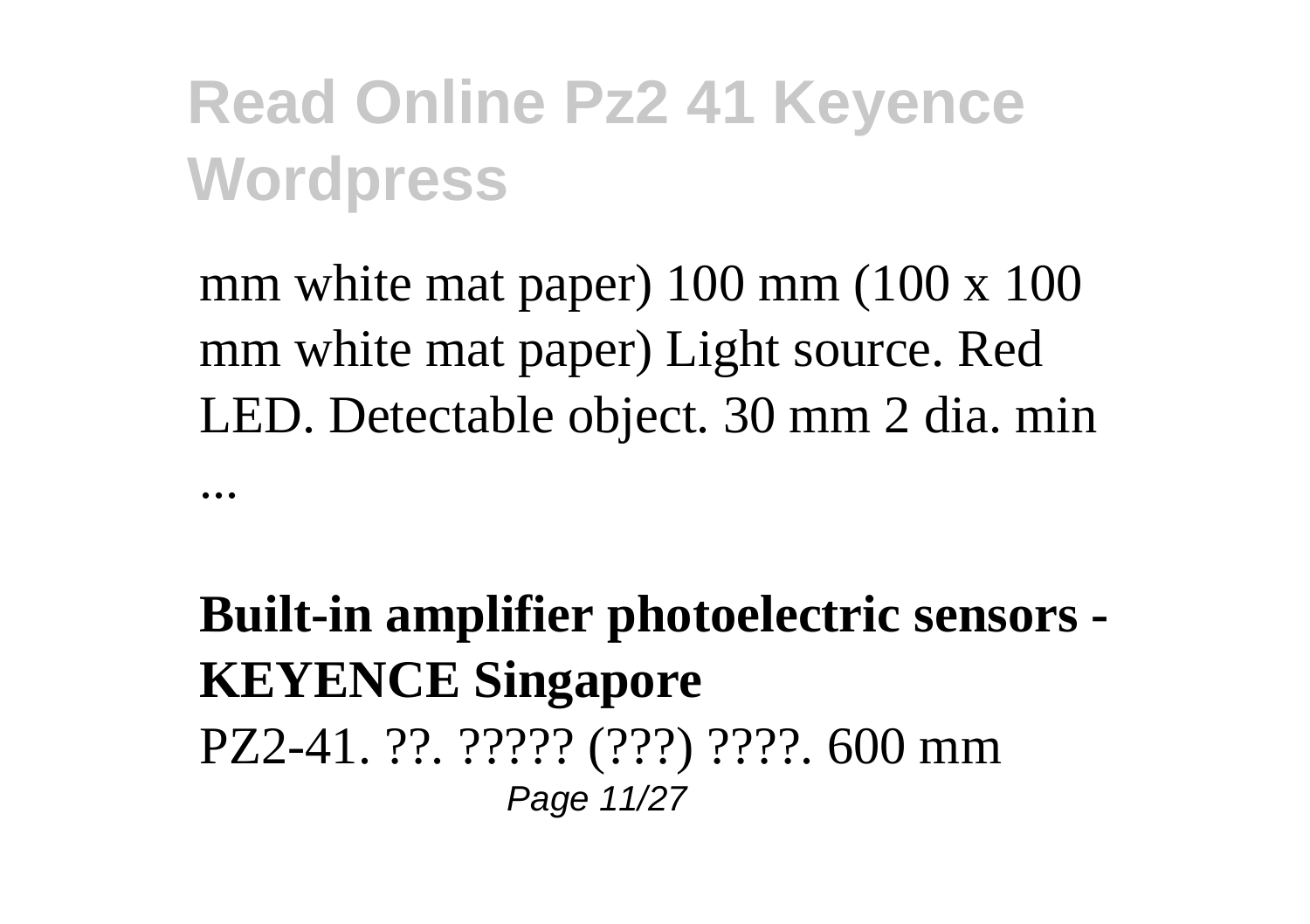$(200 \times 200 \text{ mm} ??) ? ? ? ? ! EED. ? ? ? ?$ ???????. ????. ????? 20 % ??. ????. 1 ????? (240°) ????. 1 ms ??. ????. ??? ON/???? ON ??????. ???

**Built-in amplifier photoelectric sensors - KEYENCE Malaysia** pz2-41, ?? ??? ??? npn, pz2 ??, keyence, Page 12/27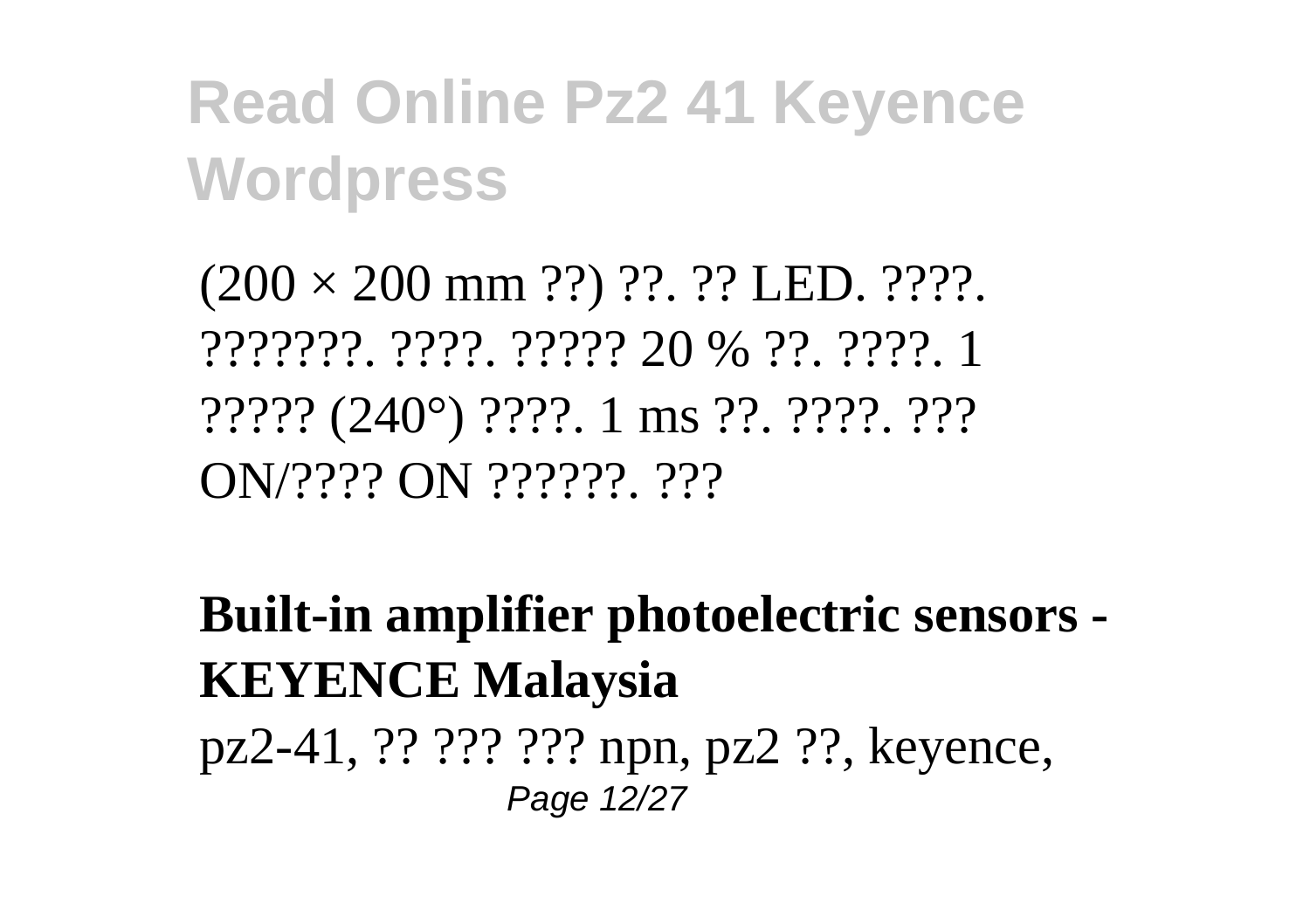?? tcm:53-794151-64 ???????????????????????? JavaScript  $222$ 

#### **?? ??? ??? NPN - PZ2-41 | KEYENCE ?????**

Sê-ri PZ2, các m?u, danh sách m?u, B? thi?t b? chính, Cáp, Tùy ch?n khác, Page 13/27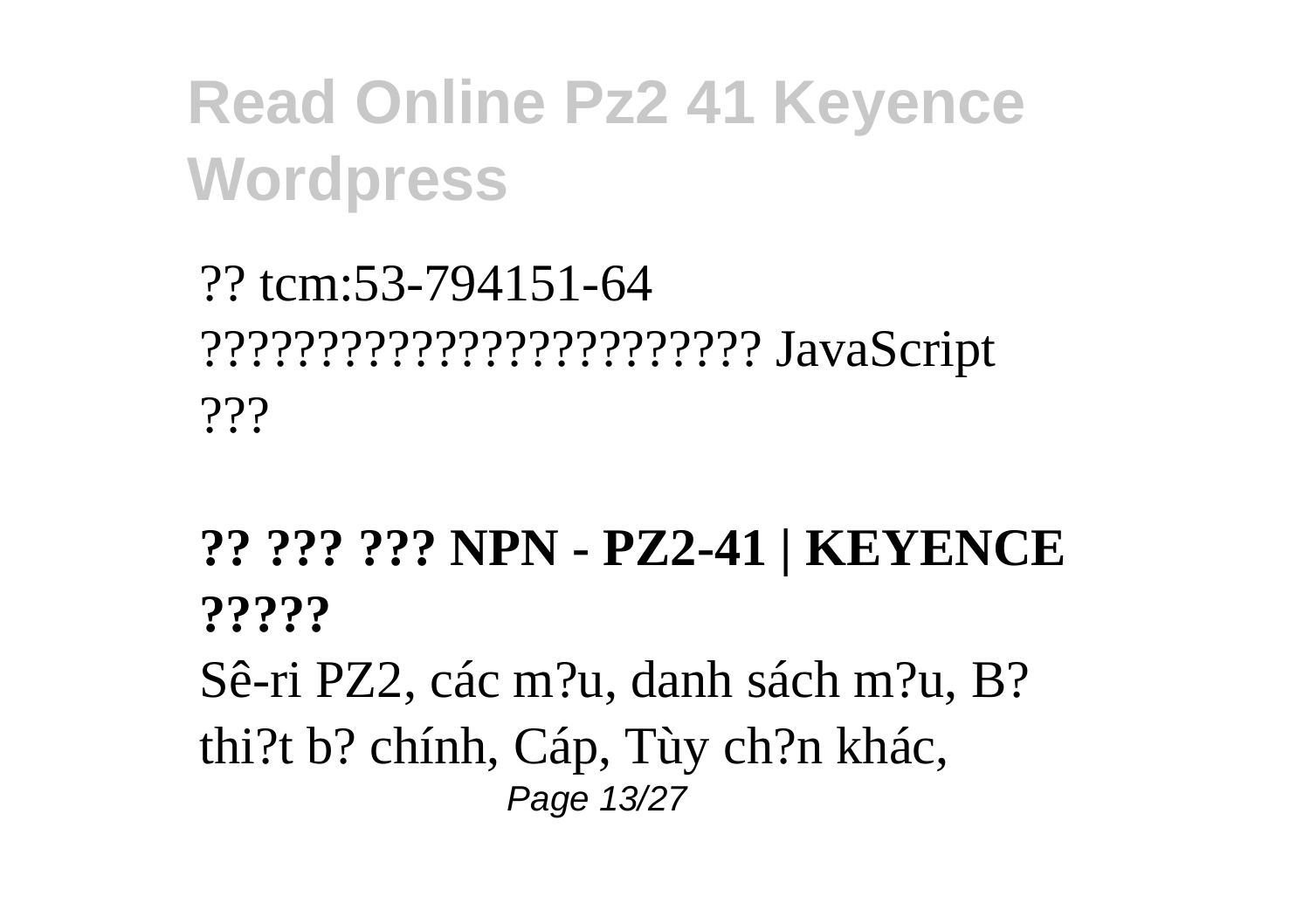KEYENCE, Vietnam tcm:94-1298231-64 ?? s? d?ng t?t c? các ch?c n?ng có s?n trên trang web này, JavaScript ph?i ???c kích ho?t trong trình duy?t c?a b?n.

#### **PZ2-41 - ??????????(KEYENCE THAILAND)**

pz2-41 ~ keyence KEYENCE Photoelctric Page 14/27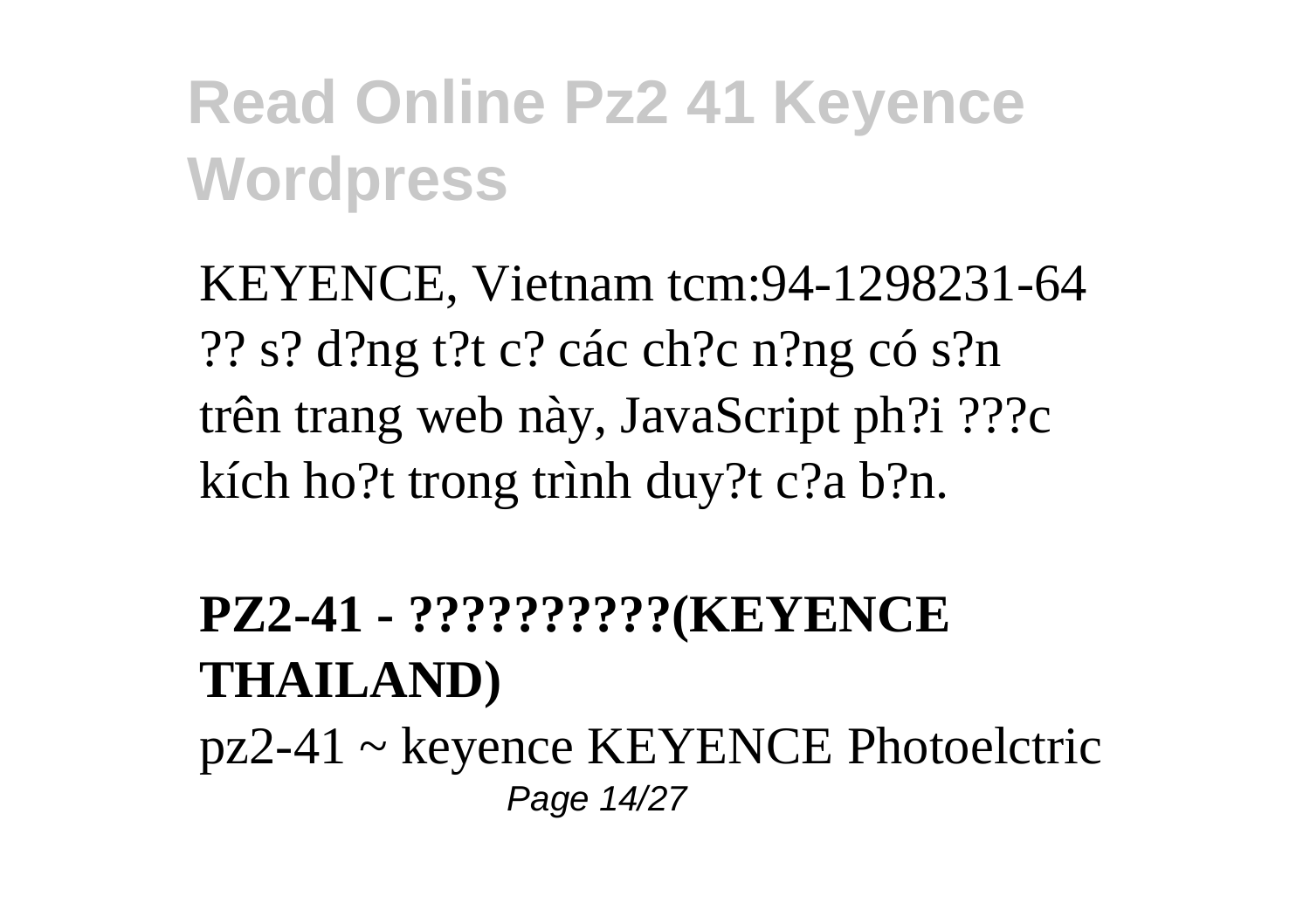Sensor Diffuse-reflective Long-range Type Detection distance : 600 mm, Light source : Red LED, Detectable object : Transparent and opaque, Operation mode : LIGHT-ON/DARK-ON.

**Các m?u : B? c?m bi?n quang ?i?n ... - Keyence**

Page 15/27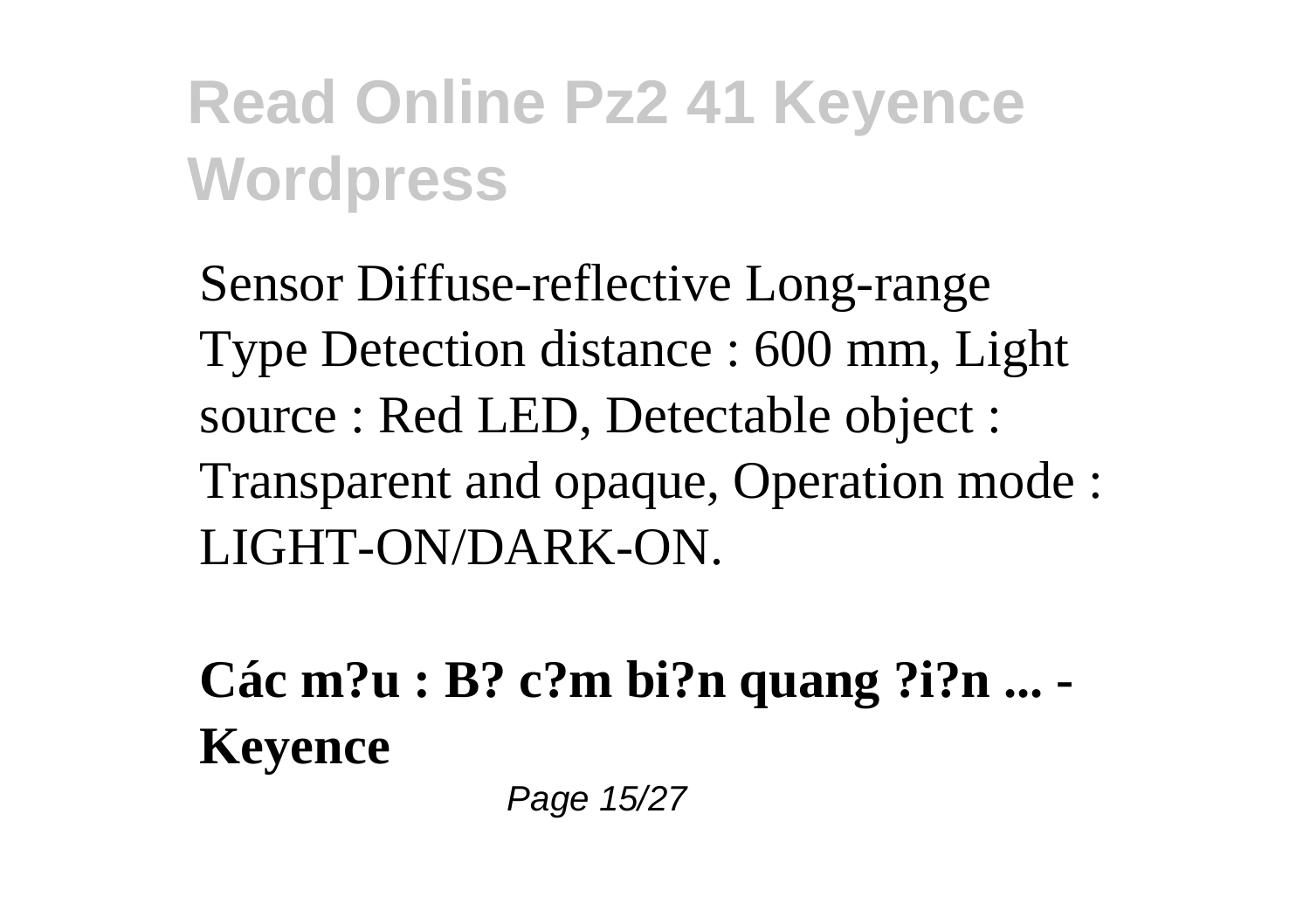1pcs KEYENCE Pz2-41p PZ241P Sensor. Learn More – opens in a new window or tab Any international shipping is paid in part to Pitney Bowes Pz2-4p1. Accepted 30 days Ebay return policy. This item will be shipped through the Global Shipping Program and includes international tracking.

Page 16/27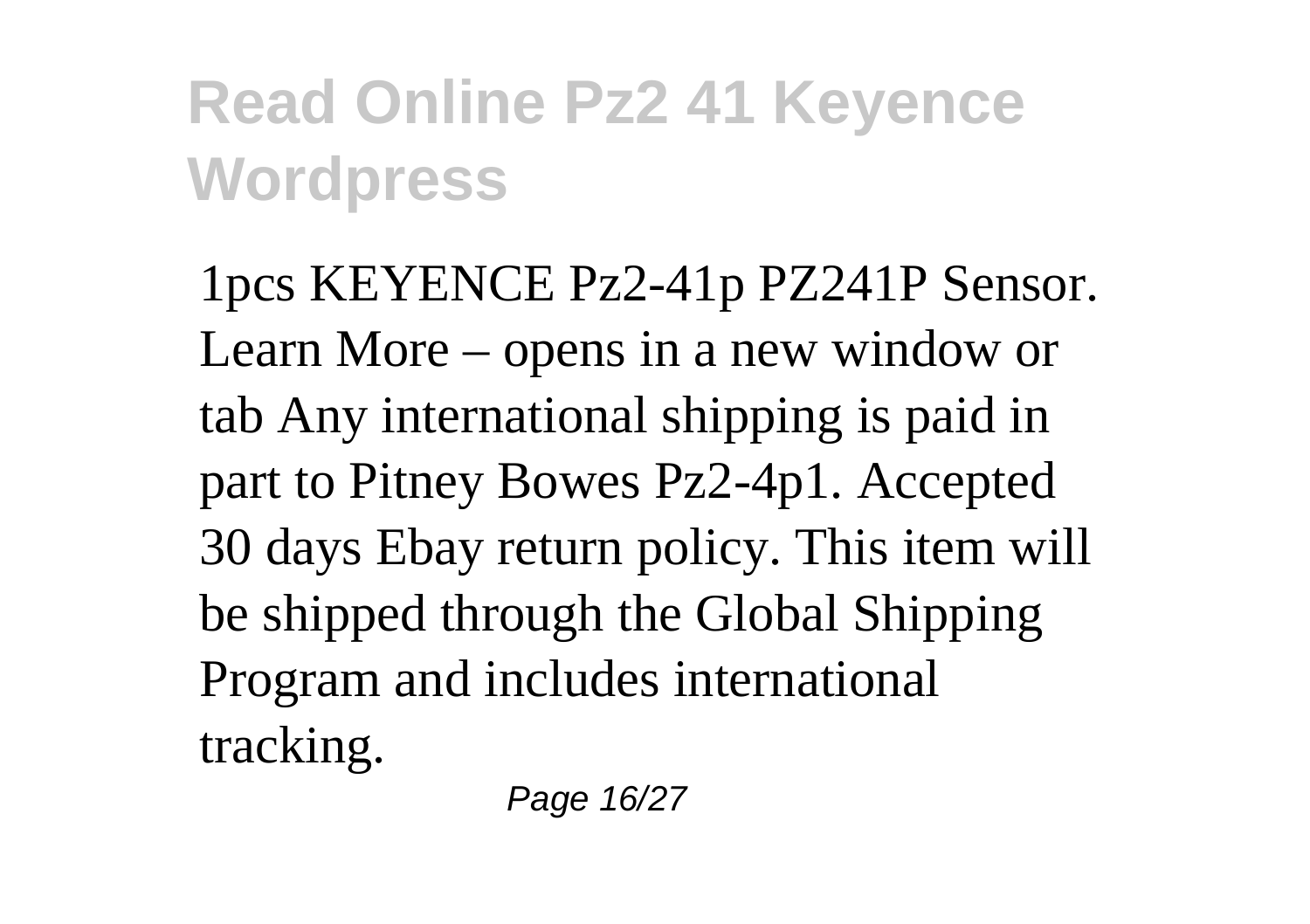#### **?? ??? ??? ?? NPN - PZ2-41 | KOREA KEYENCE**

To get started finding Title Pz2 41 Keyence Pdf Wordpress , you are right to find our website which has a comprehensive collection of manuals listed. Our library is the biggest of these Page 17/27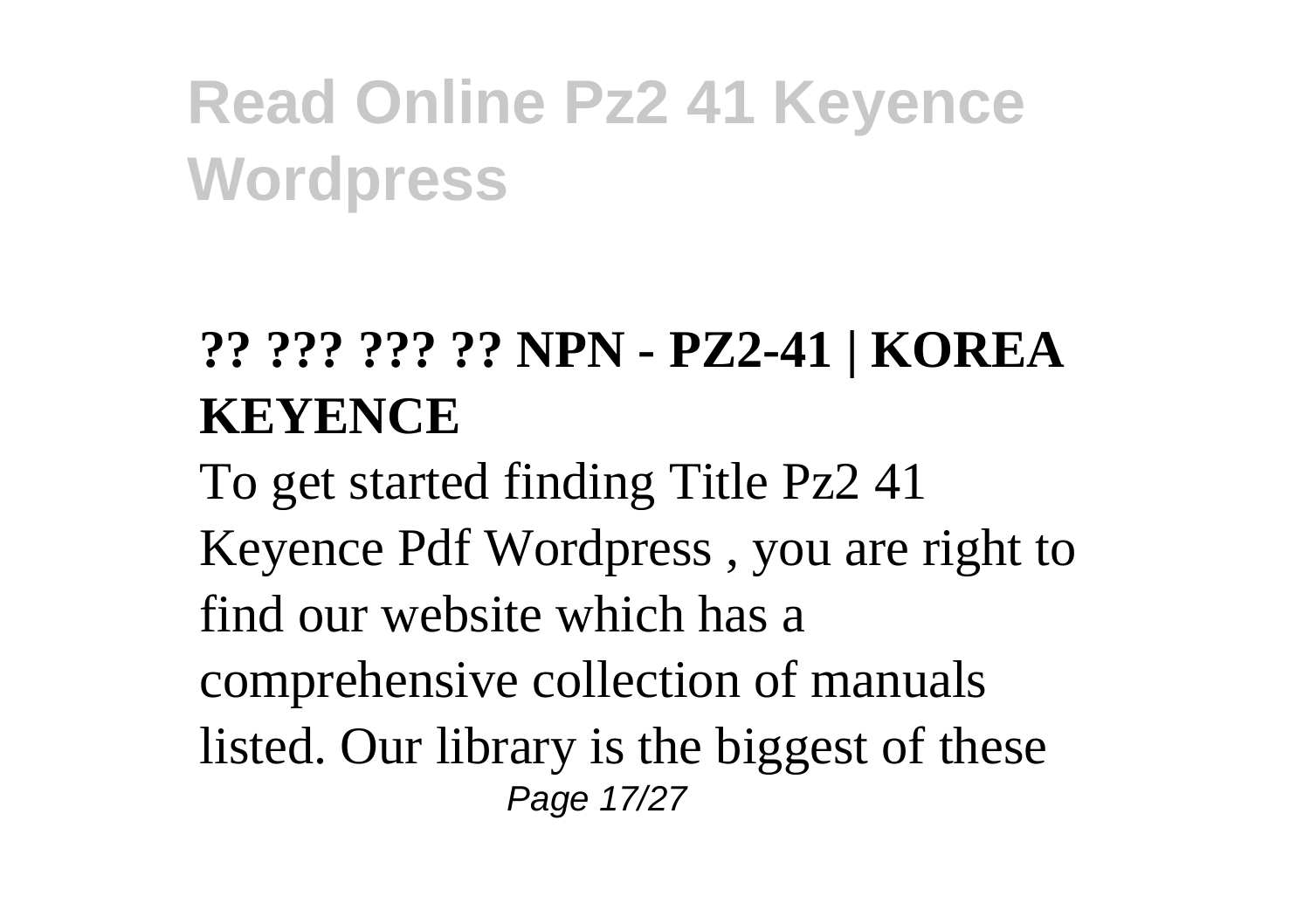that have literally hundreds of thousands of different products represented.

#### **PZ2-41 Keyence In stock and ready to ship - Santa Clara ...** The PZ2-41(P), PZ2-42(P), and PZ2-61(P) can operate at alternate-frequencies, enabling two sensors to be mounted in Page 18/27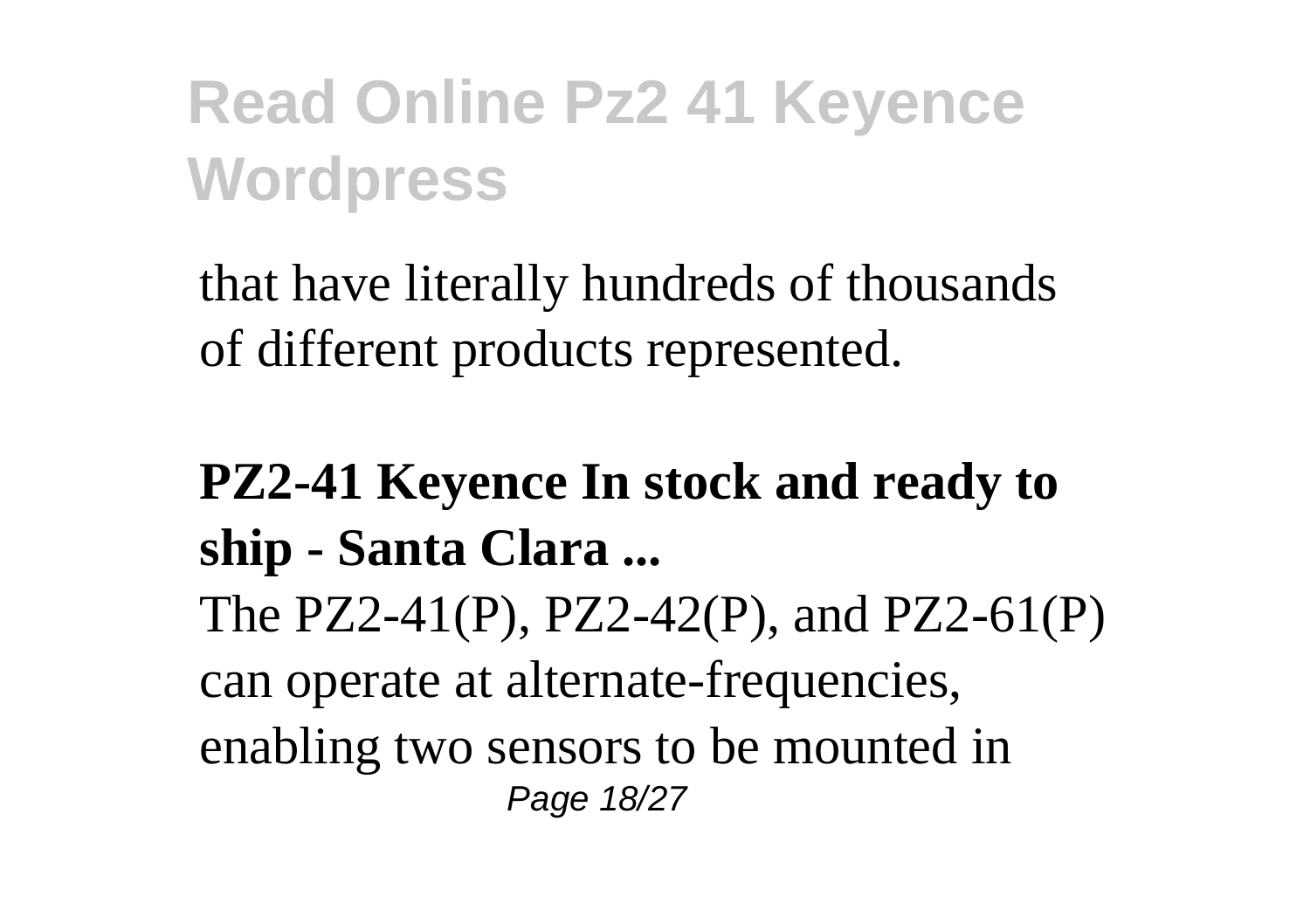close proximity. Newly Developed P.R.O. Function Improved Detection Stability

#### **KEYENCE PZ2-41P PDF - PDF Suherman** NEW KEYENCE PZ2-41 PHOTOELECTRIC FIBER OPTIC SENSOR We accept PayPal only. We ship Page 19/27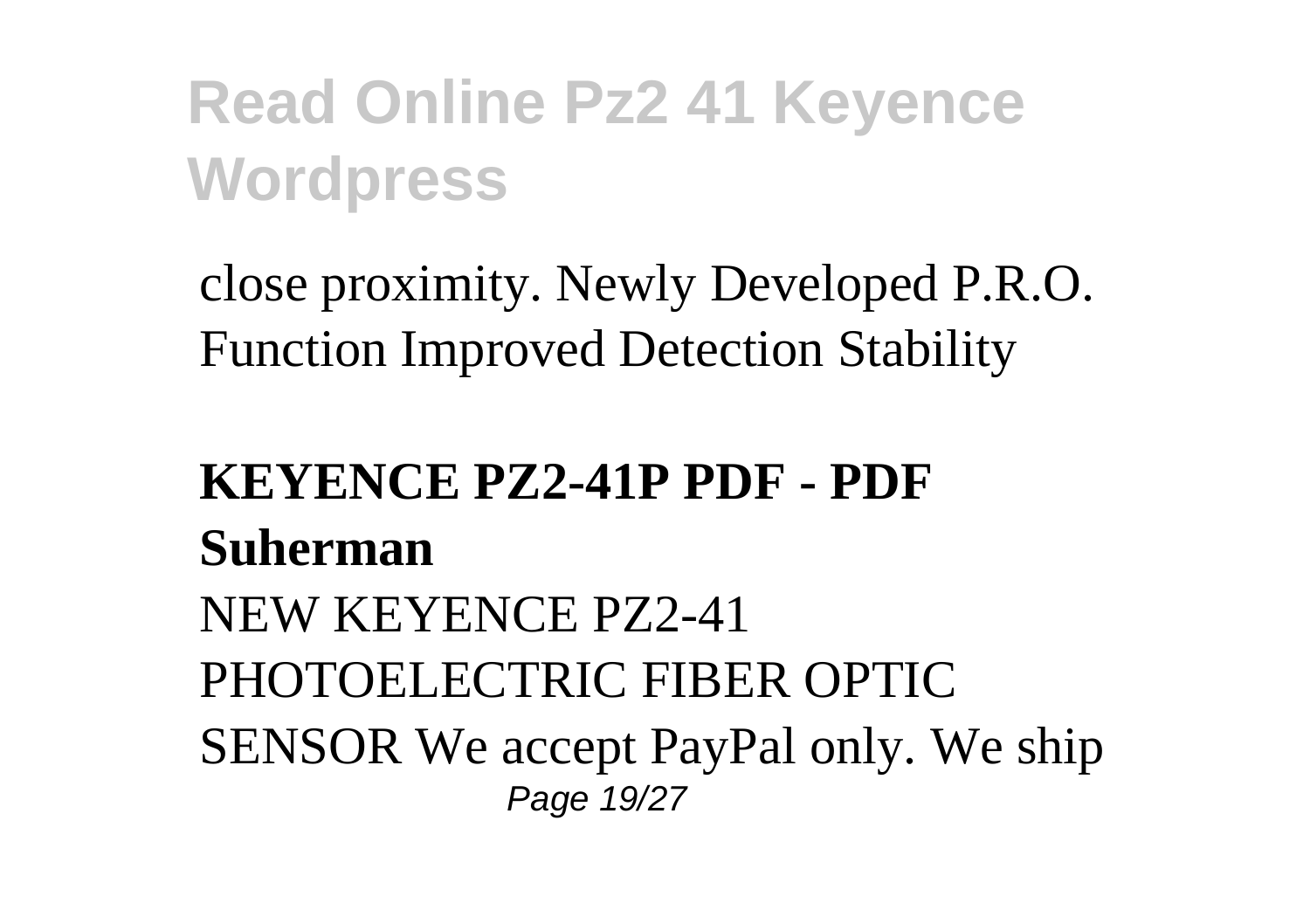within 2 business days of receiving payment. Shipping: Shipment way Packet to USA/UK/AU (7-15days). ? Import duties and taxes are not included in the item price or shipping charges.These charges are the buyer responsibility.

#### **Square Reflective Cable Type, NPN -** Page 20/27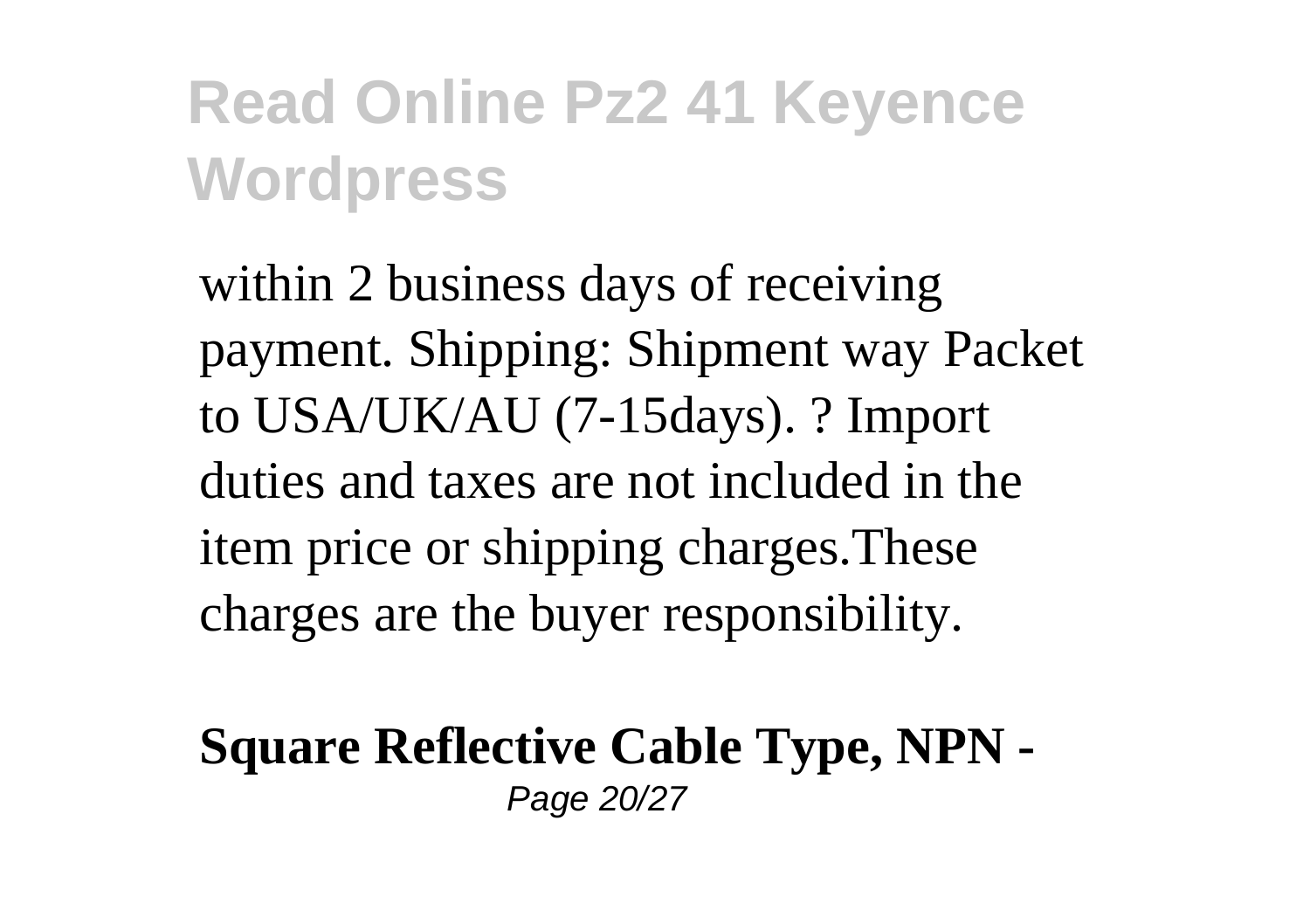#### **PZ2-41D | KEYENCE India** PZ2-41, ??????? Reflective ??????????????, NPN, PZ2 ???????, KEYENCE, ?????????

**Pz2 41 Keyence**  PZ2-41, Square Reflective Cable Type, Page 21/27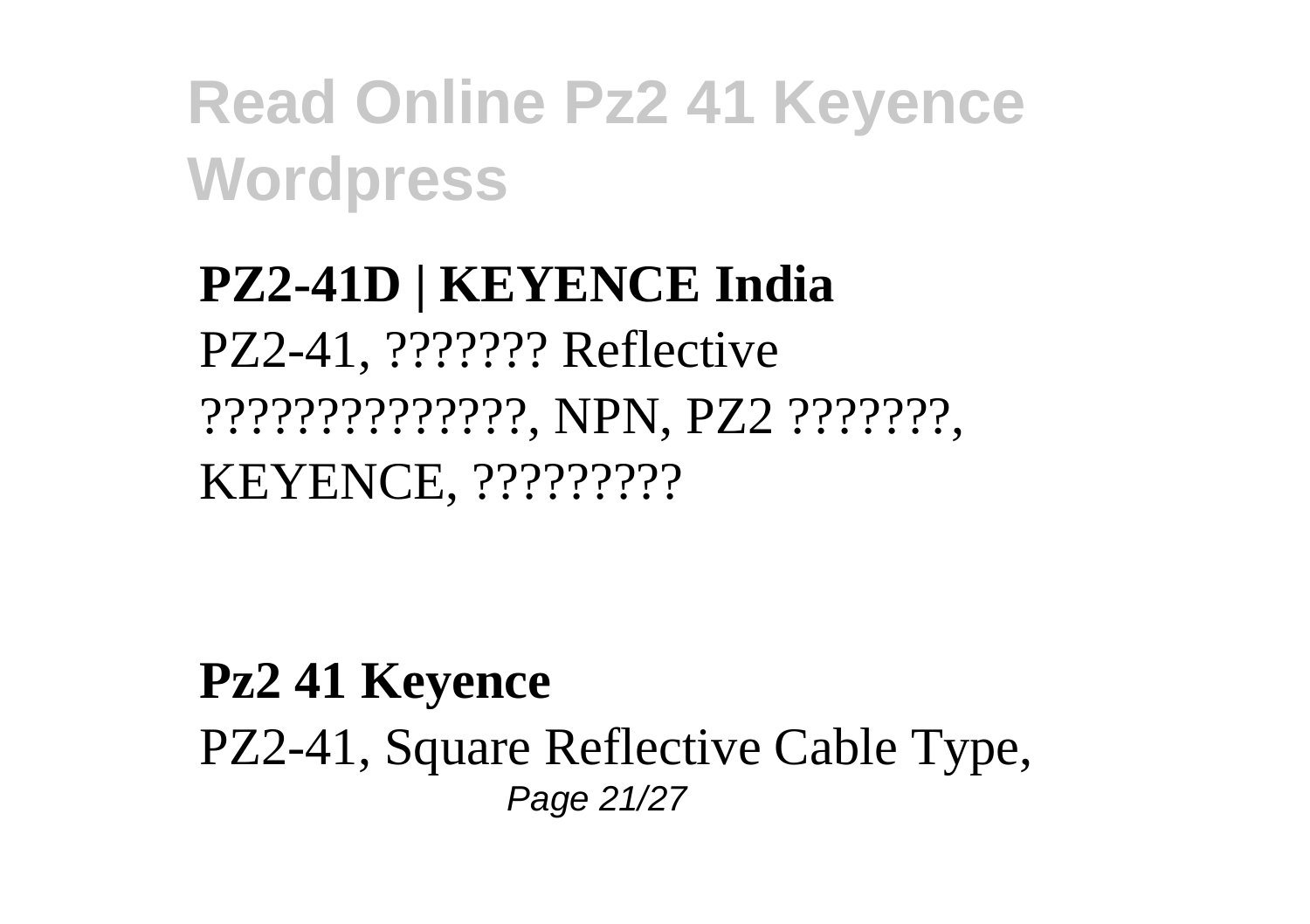NPN in PZ2 series by KEYENCE America. tcm:26-263554-64 To use all available functions on this website, JavaScript must be enabled in your browser.

#### **KEYENCE Photoelectric Sensors PZ2 series PZ2-41**

Page 22/27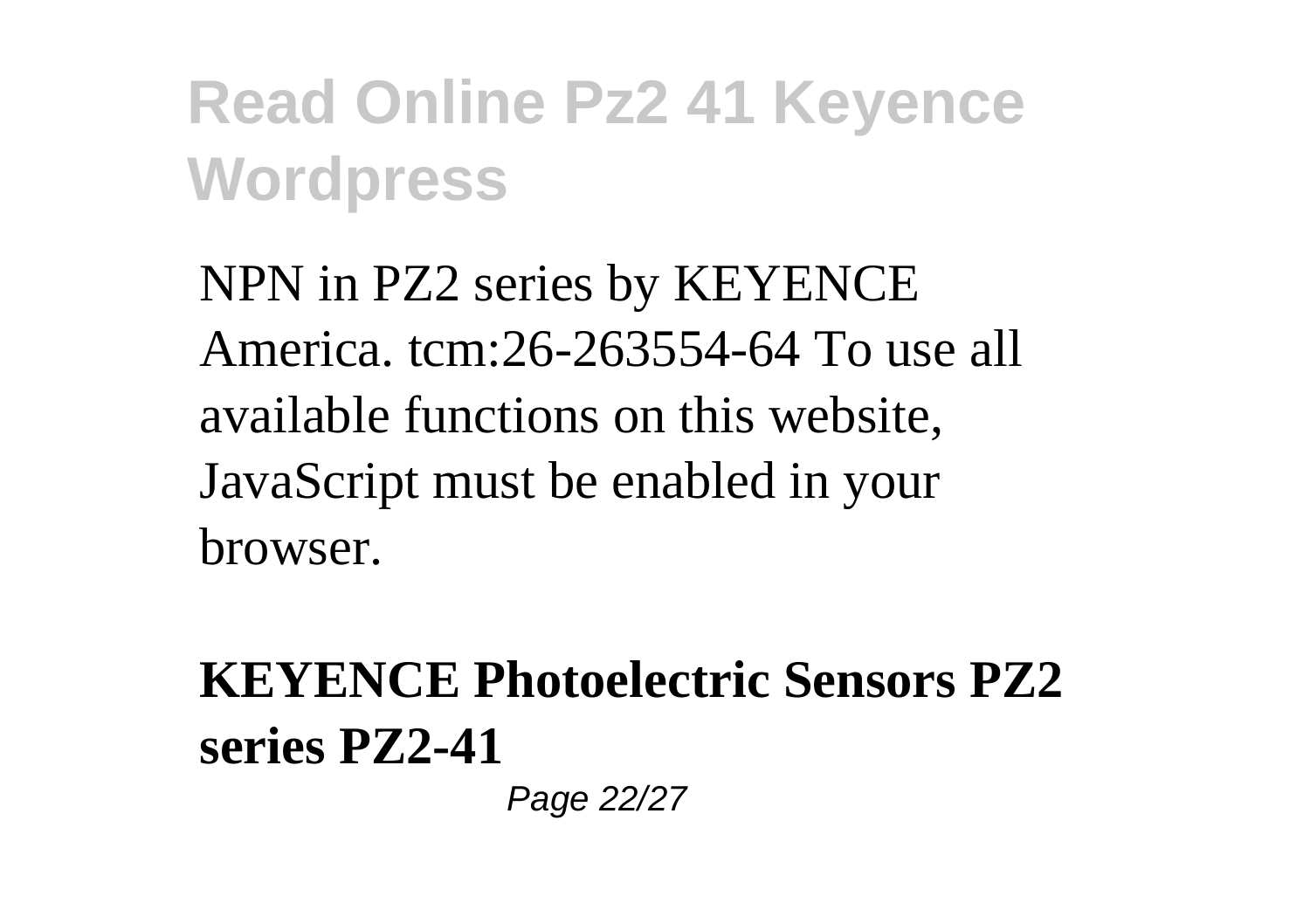PZ2-41, ?? ??? ??? ?? NPN, PZ2 ???, KEYENCE, Korea tcm:38-657797-64 ? ?????? ???? ?? ??? ????? ?????? JavaScript? ???? ???.

**Title Pz2 41 Keyence Pdf Wordpress | bookscenter.info** Buy PZ2-41 / PZ2-41 Keyence Page 23/27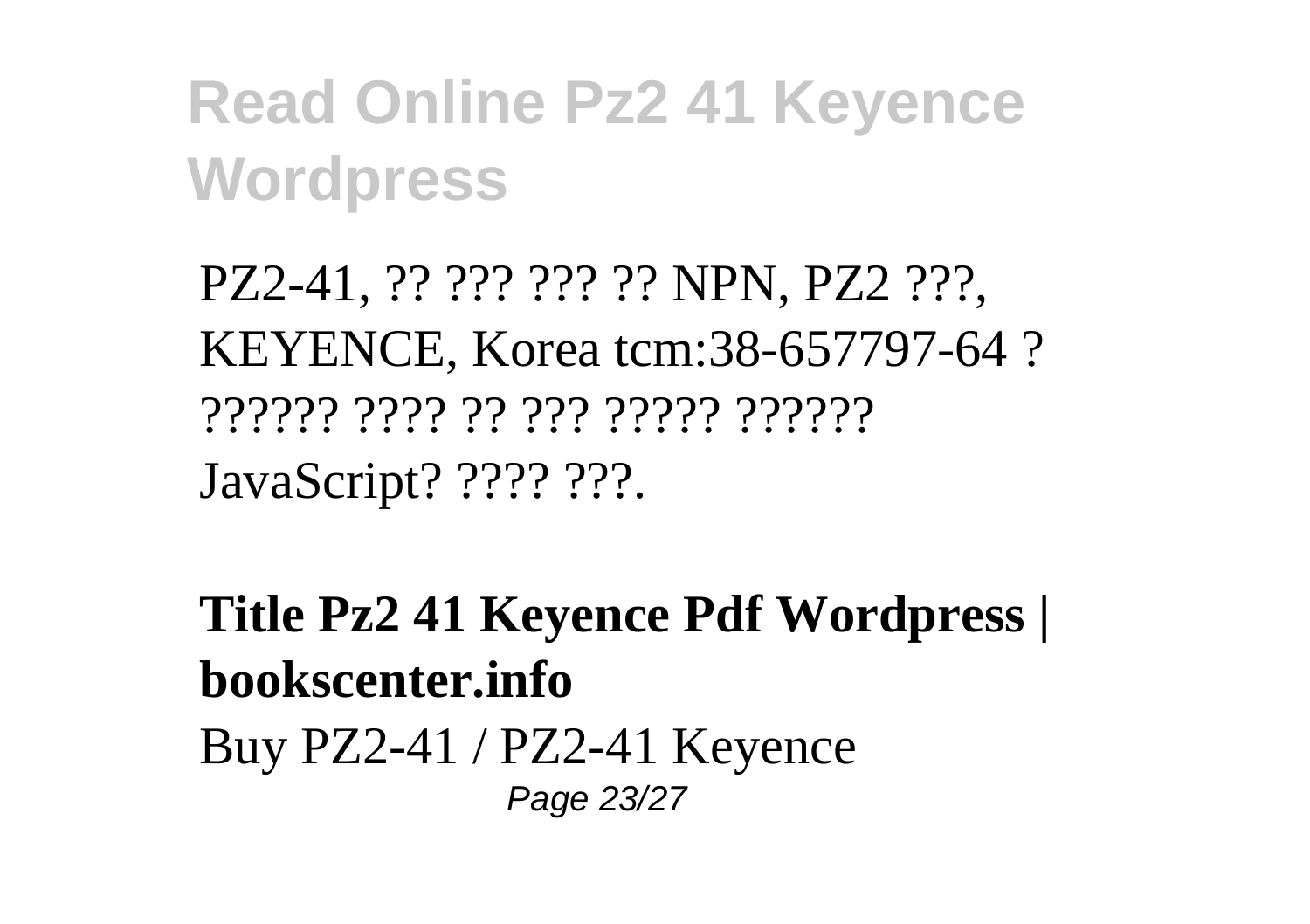Photoelectric Fiber Optic Sensor from Distributor Santa Clara Systems. We Offer Fast Same-Day Shipping Worldwide! Click to Check if In-Stock.

**Built-in amplifier photoelectric sensors - KEYENCE America** PZ2-41D, Square Reflective Cable Type, Page 24/27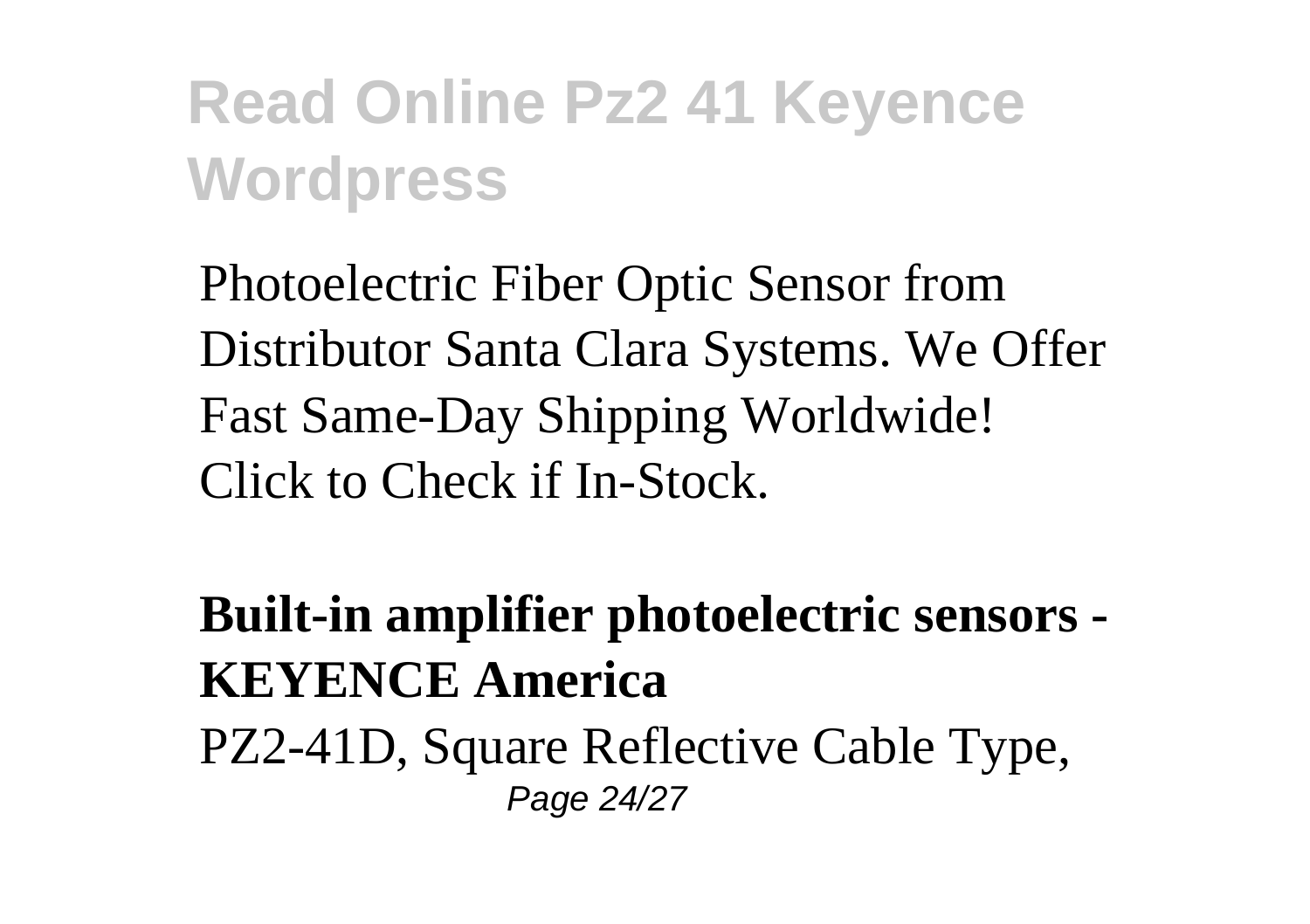NPN, PZ2 series, KEYENCE, India tcm:42-567585-64 To use all available functions on this website, JavaScript must be enabled in your browser.

#### **Square Reflective Cable Type, NPN - PZ2-41 | KEYENCE America** PZ2-41, Square Reflective Cable Type, Page 25/27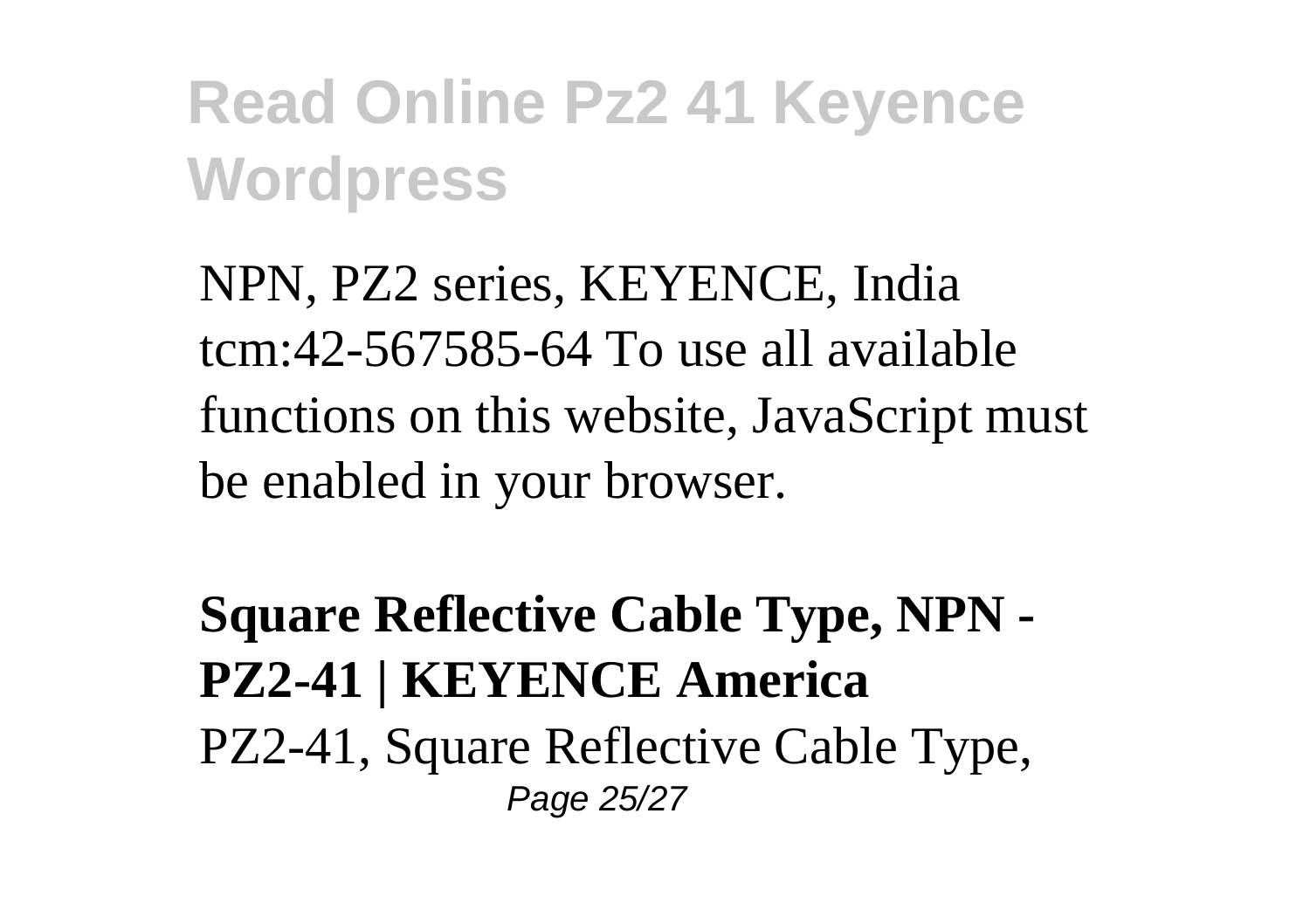NPN, PZ2 series, KEYENCE, UK tcm:40-655876-64 To use all available functions on this website, JavaScript must be enabled in your browser.

Copyright code : [db17cdf10768e6228111eadfebe32fb3](/search-book/db17cdf10768e6228111eadfebe32fb3) Page 26/27